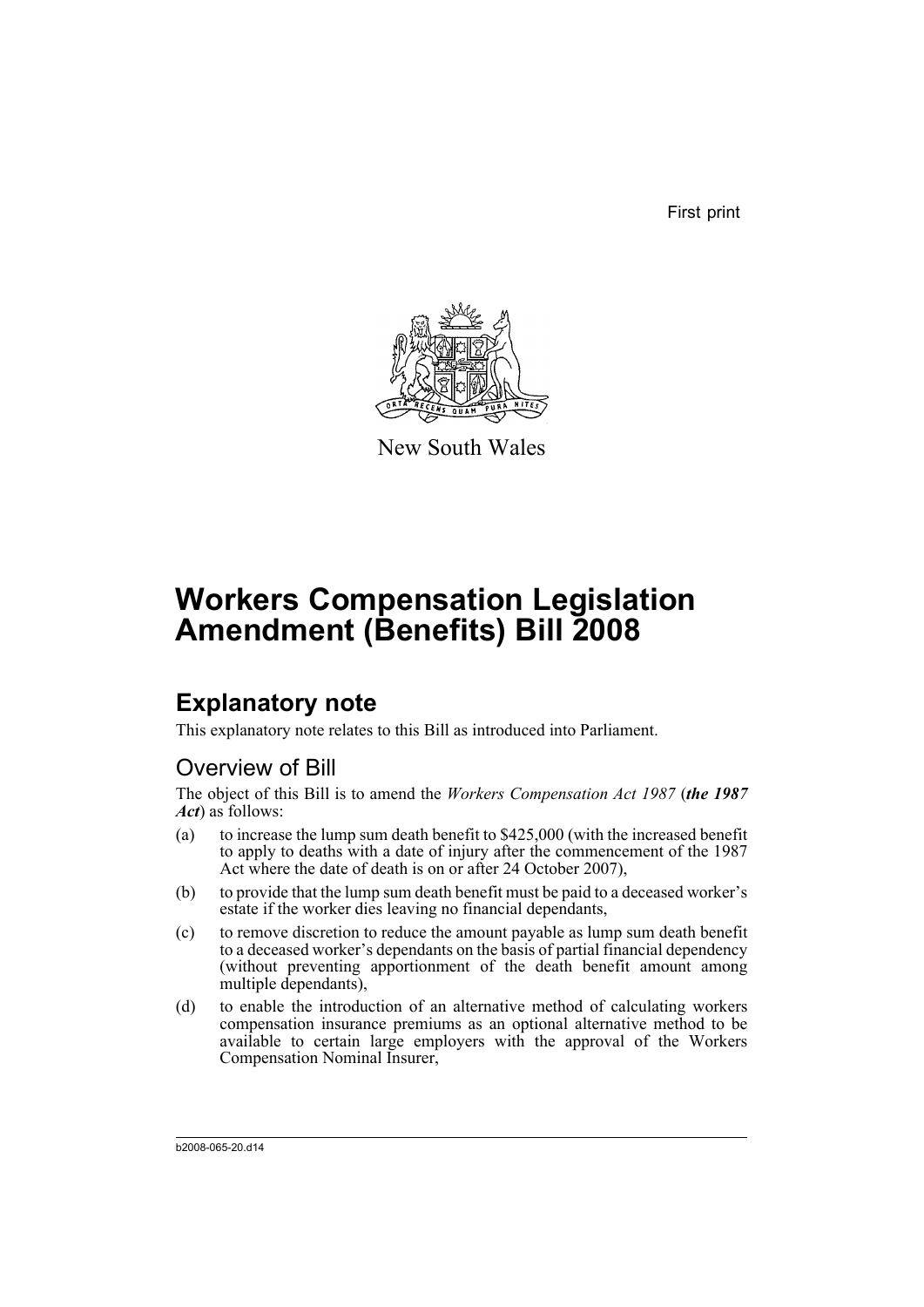Explanatory note

(e) to enable the Nominal Insurer to require employers whose workers compensation premiums are calculated by means of an optional alternative method to lodge a security deposit or guarantee to provide security for the payment of those premiums.

The Bill also amends the *Workers Compensation (Bush Fire, Emergency and Rescue Services) Act 1987* to extend the amendments mentioned in paragraphs (a)–(c) above (relating to lump sum death benefits) to fire fighters and emergency and rescue workers covered by that Act.

## Outline of provisions

**Clause 1** sets out the name (also called the short title) of the proposed Act.

**Clause 2** provides for the commencement of the proposed Act on the date of assent to the proposed Act.

**Clause 3** is a formal provision that gives effect to the amendments to the *Workers Compensation Act 1987* set out in Schedule 1.

**Clause 4** is a formal provision that gives effect to the amendments to the *Workers Compensation (Bush Fire, Emergency and Rescue Services) Act 1987* set out in Schedule 2.

**Clause 5** provides for the repeal of the proposed Act after the amendments made by the proposed Act have commenced. Once the amendments have commenced the proposed Act will be spent and section 30 of the *Interpretation Act 1987* provides that the repeal of an amending Act does not affect the amendments made by that Act.

### **Lump sum death benefits**

The 1987 Act provides for the payment of lump sum compensation if an injury results in the death of a worker and the worker has dependants, and provides for the apportionment of that compensation among the deceased worker's dependants.

**Schedule 1 [2]** increases the lump sum death benefit to \$425,000 and provides for the payment of the lump sum to the dependants of the deceased worker or to the estate of the deceased worker if the worker leaves no dependants. **Schedule 1 [1], [3] and [7]** make consequential amendments.

**Schedule 1 [4]** makes it clear that the apportionment of the lump sum death benefit among dependants is not to result in any reduction in the total amount payable, so that if there is only one dependant that dependant receives the full amount of compensation and if there are 2 or more dependants the full amount of compensation is apportioned between them.

**Schedule 1 [5] and [6]** make consequential amendments to provisions for the indexation of the lump sum death benefit.

**Schedule 2 [1]–[4]** extend the lump sum death benefit amendments to fire fighters and other emergency and rescue workers covered by the *Workers Compensation (Bush Fire, Emergency and Rescue Services) Act 1987*.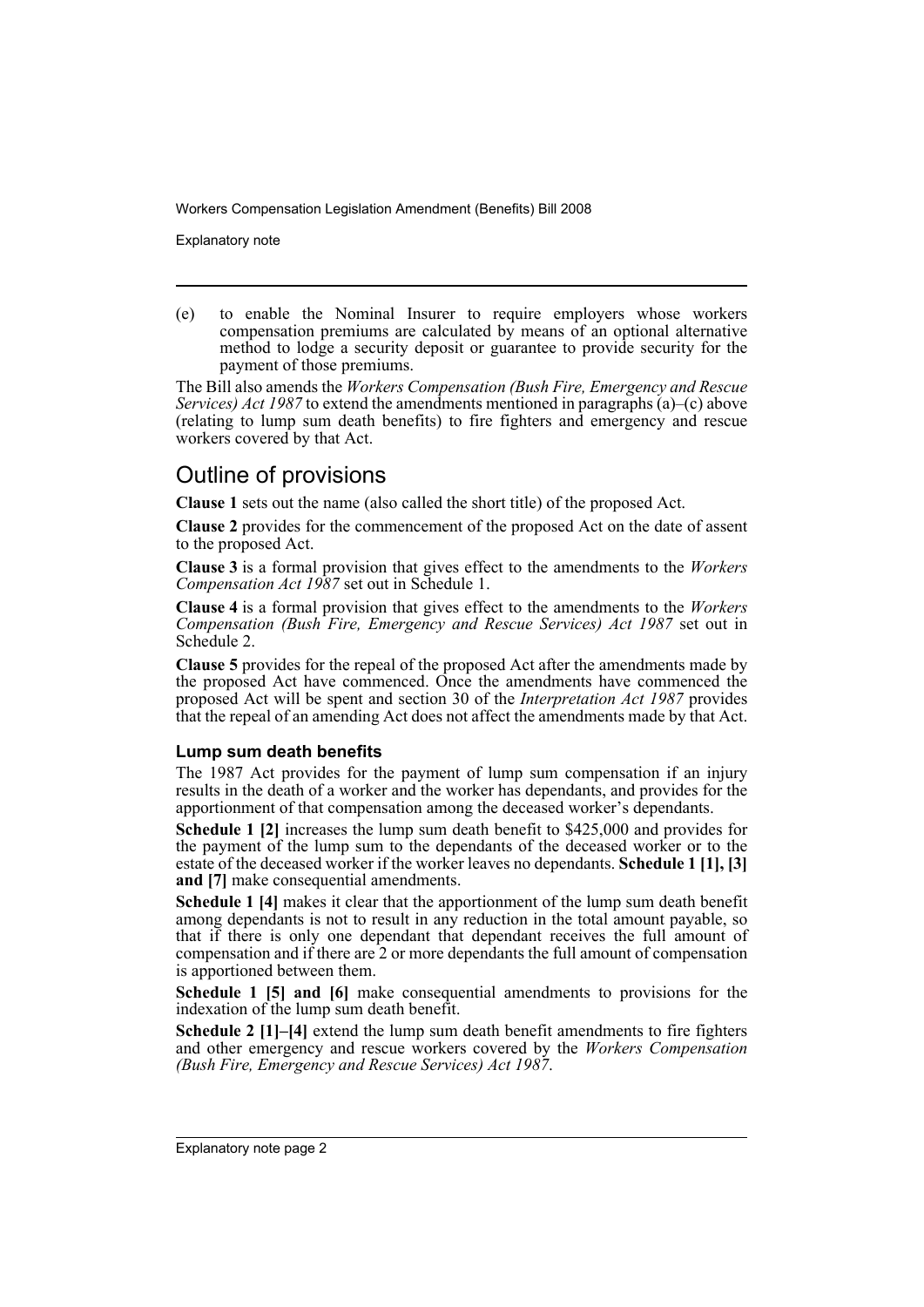Explanatory note

#### **Optional alternative premium calculation method**

The 1987 Act provides for the premium to be paid for a workers compensation insurance policy to be calculated in the manner fixed by an insurance premiums order.

**Schedule 1 [8]** (proposed section 168A) provides that an insurance premiums order may fix (as an *optional alternative method*) an alternative method of calculating premiums for workers compensation insurance policies. An optional alternative method will only apply to large employers who satisfy eligibility criteria established by the insurance premiums order and who are approved by the Nominal Insurer for the alternative method.

**Schedule 1 [9]** (proposed section 172A) provides for the Nominal Insurer to require an employer to whom an optional alternative method of premium calculation applies to provide a security deposit or guarantee to be available for discharging the employer's liability to pay premiums calculated under the optional alternative method.

### **Savings and transitional**

**Schedules 1 [11] and 2 [5]** provide savings and transitional regulation making powers.

**Schedules 1 [10] and 2 [6]** enact consequential savings and transitional arrangements. Under those arrangements, the death benefit amendments apply to deaths occurring on or after 24 October 2007 but not to a death resulting from an injury received before the commencement of the 1987 Act.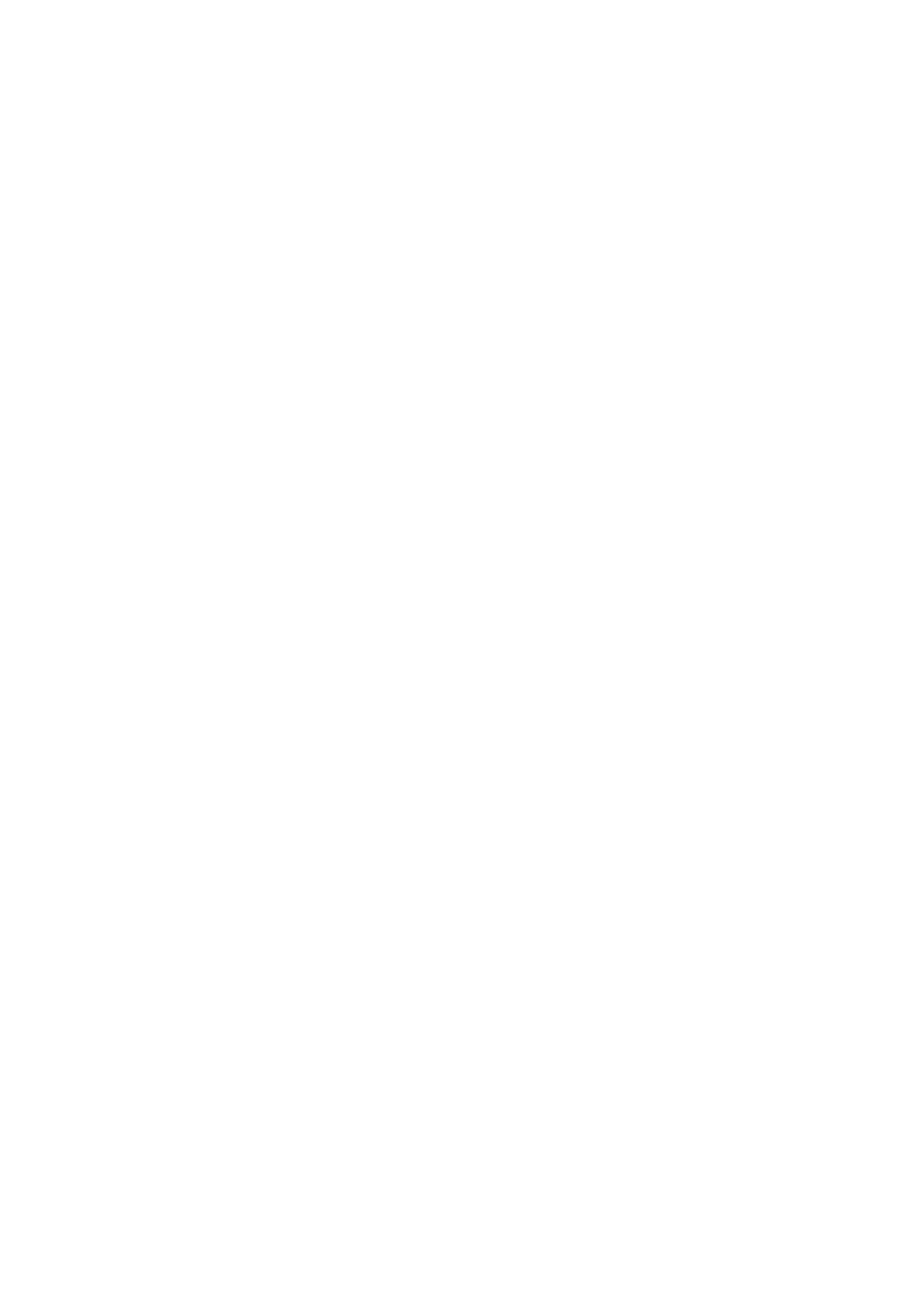First print



New South Wales

# **Workers Compensation Legislation Amendment (Benefits) Bill 2008**

## **Contents**

|            |                                                  | Page |
|------------|--------------------------------------------------|------|
|            | Name of Act                                      |      |
| 2          | Commencement                                     |      |
| 3          | Amendment of Workers Compensation Act 1987 No 70 | 2    |
| 4          | Amendment of Workers Compensation (Bush Fire,    |      |
|            | Emergency and Rescue Services) Act 1987 No 83    |      |
| 5          | Repeal of Act                                    | 2    |
| Schedule 1 | Amendment of Workers Compensation Act 1987       |      |
| Schedule 2 | Amendment of Workers Compensation (Bush Fire,    |      |
|            | Emergency and Rescue Services) Act 1987          |      |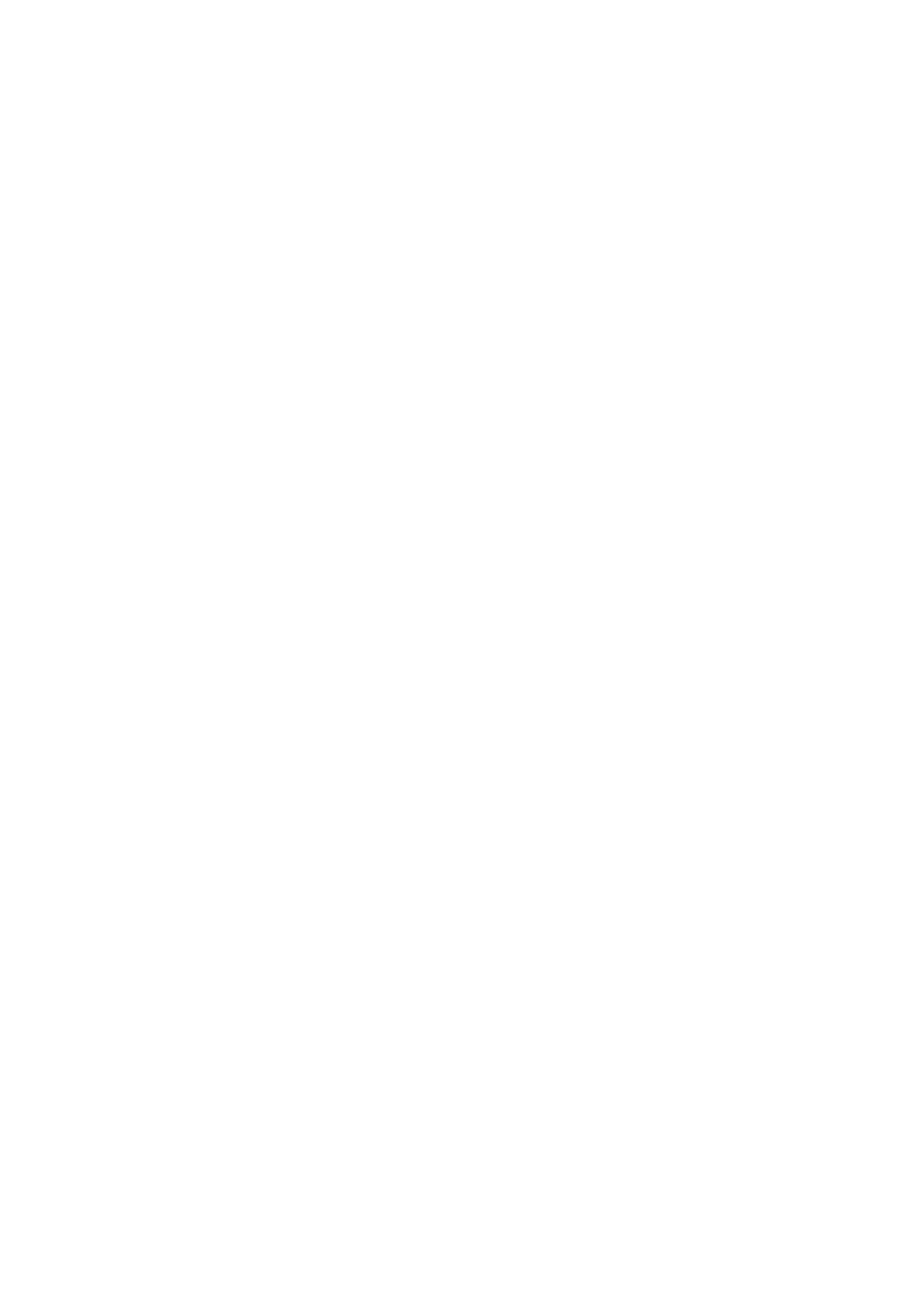

New South Wales

# **Workers Compensation Legislation Amendment (Benefits) Bill 2008**

No , 2008

## **A Bill for**

An Act to amend the *Workers Compensation Act 1987* to make further provision for benefits payable under the Act and workers compensation insurance.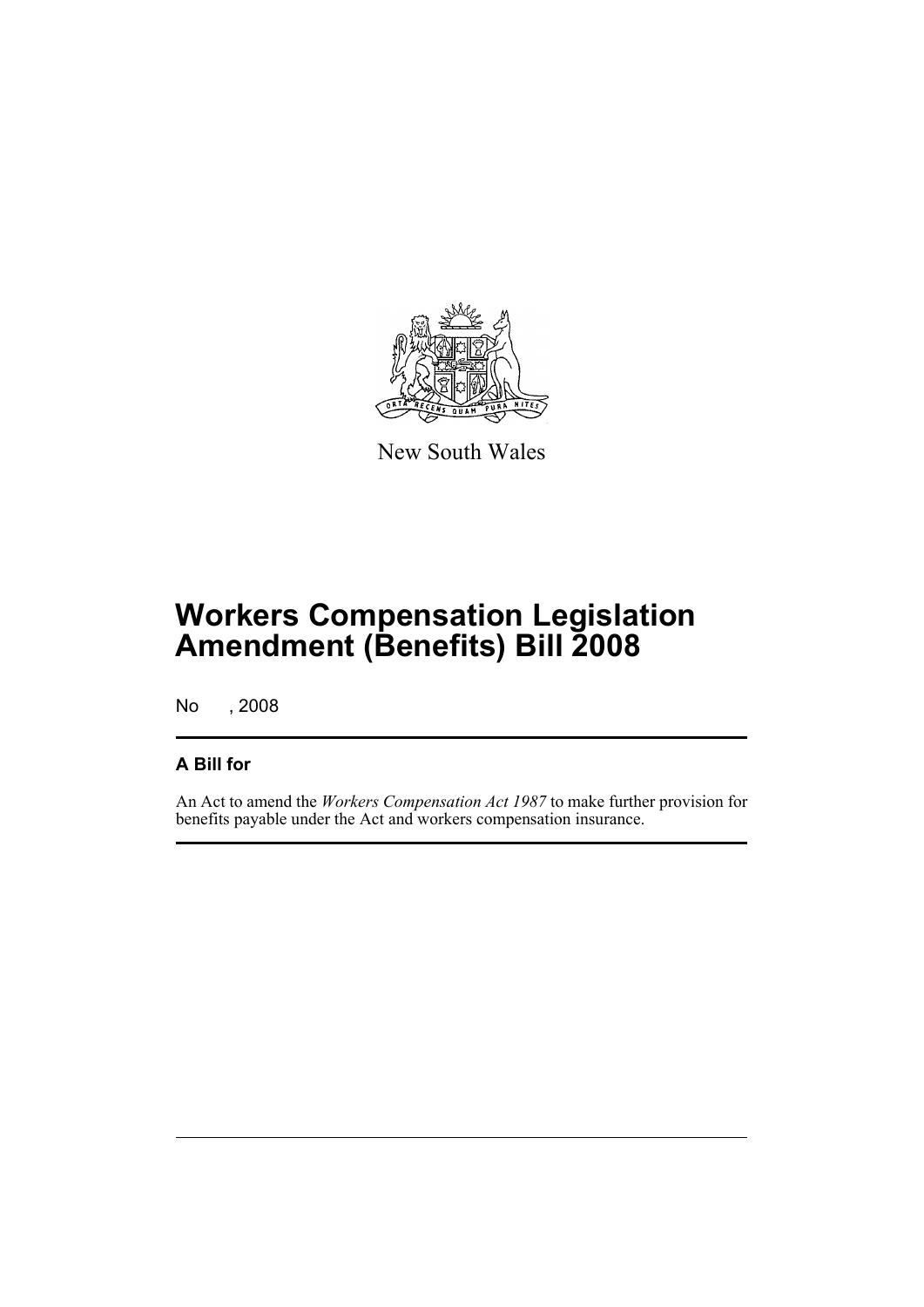<span id="page-7-4"></span><span id="page-7-3"></span><span id="page-7-2"></span><span id="page-7-1"></span><span id="page-7-0"></span>

|                |                      | The Legislature of New South Wales enacts:                                                                                                                | 1              |  |
|----------------|----------------------|-----------------------------------------------------------------------------------------------------------------------------------------------------------|----------------|--|
| 1              | Name of Act          |                                                                                                                                                           |                |  |
|                |                      | This Act is the <i>Workers</i> Compensation Legislation Amendment<br>(Benefits) Act 2008.                                                                 | 3<br>4         |  |
| $\overline{2}$ |                      | <b>Commencement</b>                                                                                                                                       | 5              |  |
|                |                      | This Act commences on the date of assent to this Act.                                                                                                     | 6              |  |
| 3              |                      | Amendment of Workers Compensation Act 1987 No 70                                                                                                          | $\overline{7}$ |  |
|                |                      | The <i>Workers</i> Compensation Act 1987 is amended as set out in<br>Schedule 1.                                                                          | 8<br>9         |  |
| 4              |                      | Amendment of Workers Compensation (Bush Fire, Emergency and<br>Rescue Services) Act 1987 No 83                                                            | 10<br>11       |  |
|                |                      | The Workers Compensation (Bush Fire, Emergency and Rescue<br>Services) Act 1987 is amended as set out in Schedule 2.                                      | 12<br>13       |  |
| 5              | <b>Repeal of Act</b> |                                                                                                                                                           |                |  |
|                | (1)                  | This Act is repealed on the day following the day on which the Act<br>commences.                                                                          | 15<br>16       |  |
|                | (2)                  | The repeal of this Act does not, because of the operation of section 30<br>of the <i>Interpretation Act 1987</i> , affect any amendment made by this Act. | 17<br>18       |  |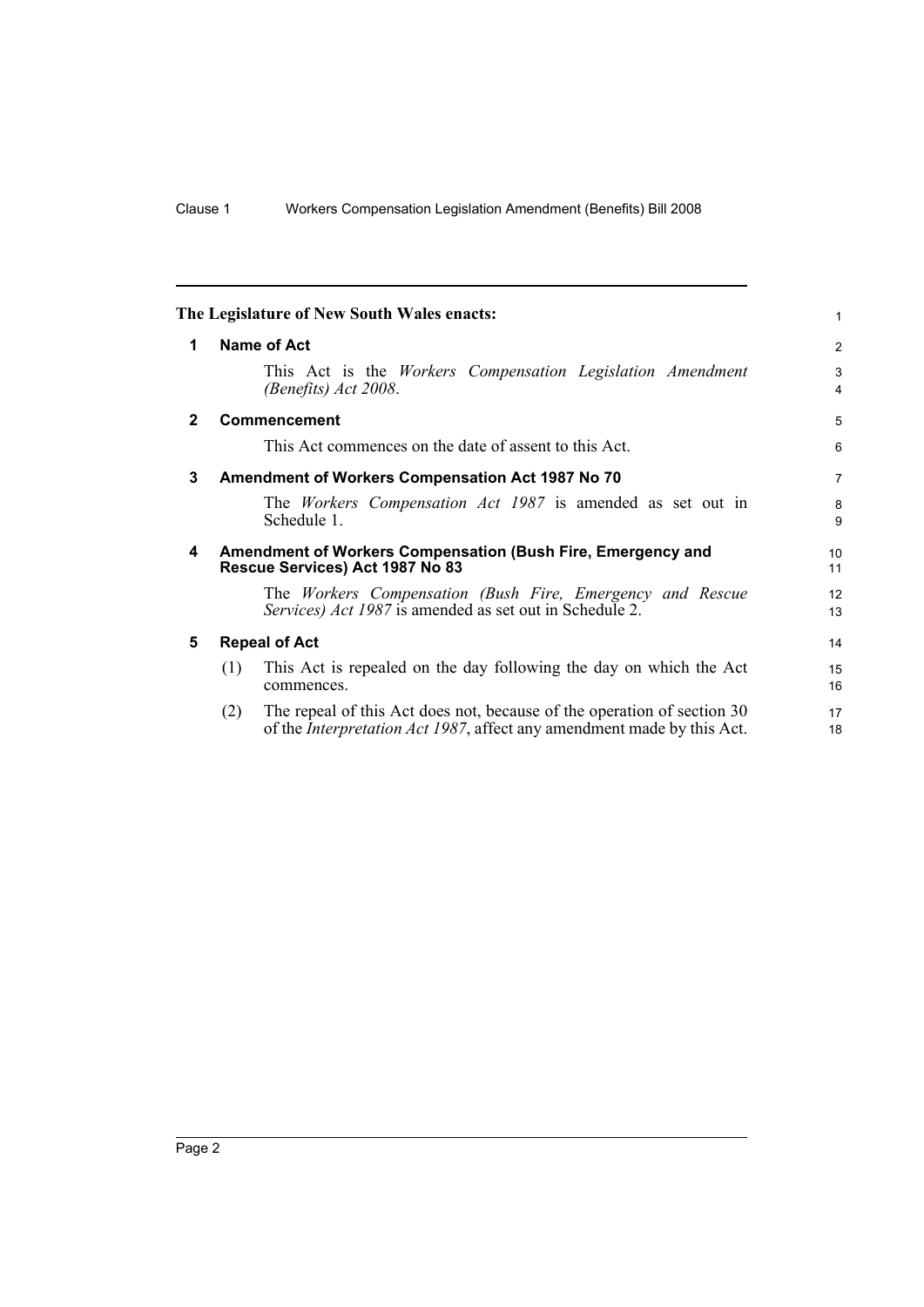Amendment of Workers Compensation Act 1987 Material Schedule 1

<span id="page-8-0"></span>

| <b>Schedule 1</b> |                                                                                                                   | <b>Amendment of Workers Compensation</b><br><b>Act 1987</b>                                                                                                                                                                                                                                 |                            |  |  |
|-------------------|-------------------------------------------------------------------------------------------------------------------|---------------------------------------------------------------------------------------------------------------------------------------------------------------------------------------------------------------------------------------------------------------------------------------------|----------------------------|--|--|
|                   |                                                                                                                   | (Section 3)                                                                                                                                                                                                                                                                                 | 3                          |  |  |
| [1]               |                                                                                                                   | Section 25 Death of worker leaving dependants                                                                                                                                                                                                                                               | 4                          |  |  |
|                   | Omit "and the worker leaves any dependants wholly dependent for support on<br>the worker," from section $25(1)$ . |                                                                                                                                                                                                                                                                                             |                            |  |  |
| $[2]$             | Section 25 (1) (a)                                                                                                |                                                                                                                                                                                                                                                                                             | 7                          |  |  |
|                   |                                                                                                                   | Omit the paragraph. Insert instead:                                                                                                                                                                                                                                                         | 8                          |  |  |
|                   |                                                                                                                   | the amount of $$425,000$ (the <i>lump sum death benefit</i> ),<br>(a)<br>which is to be apportioned among any dependants who are<br>wholly or partly dependent for support on the worker or (if<br>there are no such dependants) paid to the worker's legal<br>personal representative, and | 9<br>10<br>11<br>12<br>13  |  |  |
| $[3]$             | <b>Section 26</b>                                                                                                 |                                                                                                                                                                                                                                                                                             | 14                         |  |  |
|                   |                                                                                                                   | Omit sections 26–27A. Insert instead:                                                                                                                                                                                                                                                       | 15                         |  |  |
|                   | 26<br><b>Funeral expenses</b>                                                                                     |                                                                                                                                                                                                                                                                                             |                            |  |  |
|                   |                                                                                                                   | If compensation is payable under this Division for a death<br>resulting from an injury, the employer must pay additional<br>compensation equal to reasonable funeral expenses not<br>exceeding \$9,000 or such other amount as may be prescribed by<br>the regulations.                     | 17<br>18<br>19<br>20<br>21 |  |  |
| [4]               |                                                                                                                   | Section 29 Apportionment of payments between dependants                                                                                                                                                                                                                                     | 22                         |  |  |
|                   |                                                                                                                   | Insert after section $29(1)$ :                                                                                                                                                                                                                                                              | 23                         |  |  |
|                   | (1A)                                                                                                              | The lump sum death benefit payable under this Division is not to<br>be apportioned if a deceased worker leaves only one dependant<br>(whether wholly or partly dependent on the worker for support)<br>and the whole of the lump sum death benefit is to be paid to that<br>one dependant.  | 24<br>25<br>26<br>27<br>28 |  |  |
|                   | (1B)                                                                                                              | In apportioning the lump sum death benefit payable under this<br>Division between 2 or more dependants, the whole lump sum<br>death benefit is to be apportioned among those dependants (so<br>that the sum of the apportioned amounts equals the full lump sum<br>death benefit).          | 29<br>30<br>31<br>32<br>33 |  |  |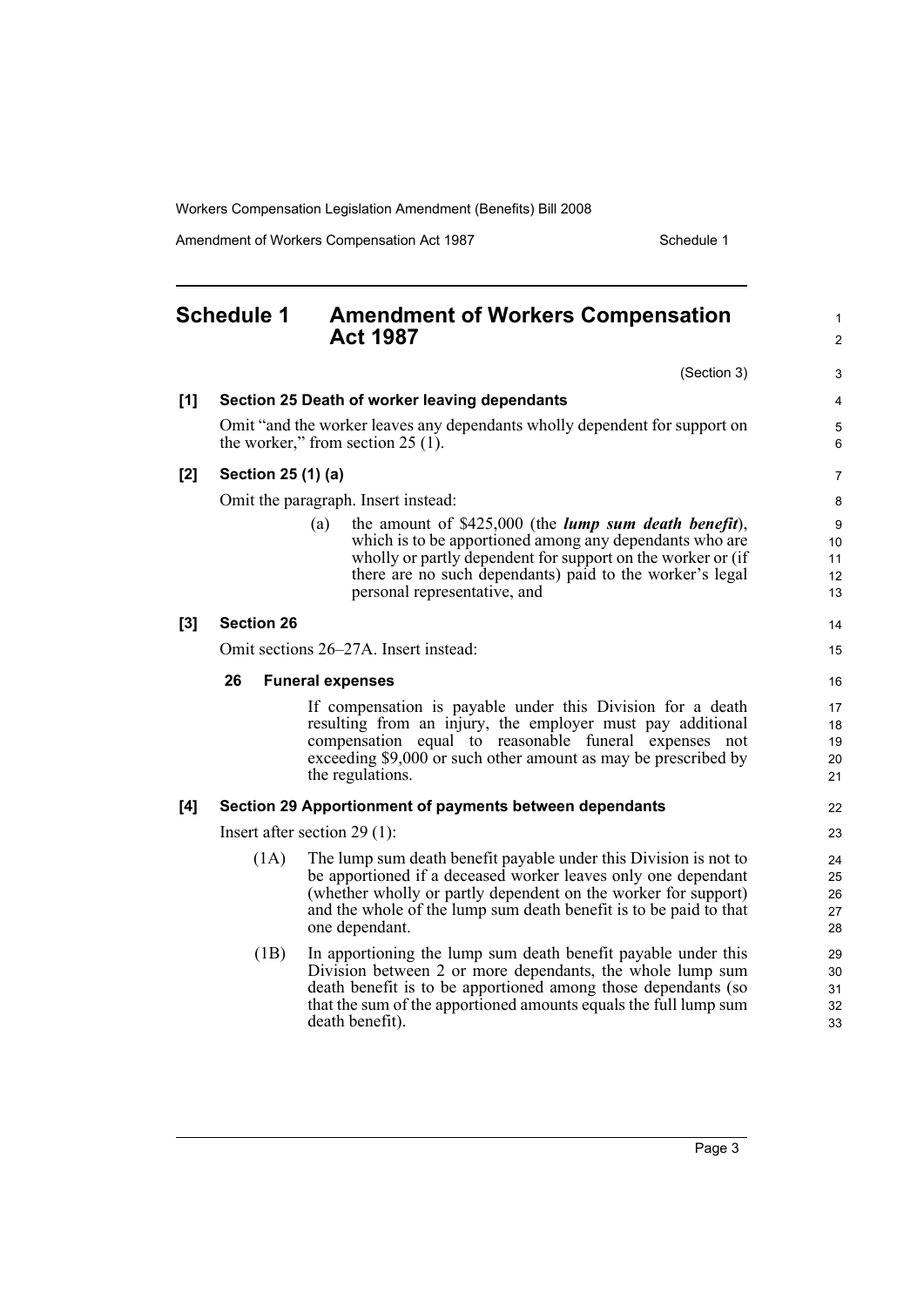Schedule 1 Amendment of Workers Compensation Act 1987

| [5] | <b>Section 79 Definitions</b>                                                                                          |                                                                                                        |                                       |                                                                                                                                                                                                                                                                           |                               |  |
|-----|------------------------------------------------------------------------------------------------------------------------|--------------------------------------------------------------------------------------------------------|---------------------------------------|---------------------------------------------------------------------------------------------------------------------------------------------------------------------------------------------------------------------------------------------------------------------------|-------------------------------|--|
|     | Omit the definition of <b>base index number</b> . Insert instead:                                                      |                                                                                                        |                                       |                                                                                                                                                                                                                                                                           |                               |  |
|     |                                                                                                                        | base index number means:                                                                               |                                       |                                                                                                                                                                                                                                                                           |                               |  |
|     | in respect of an adjustable amount that is the amount<br>(a)<br>specified in section $25(1)(a)$ —the number 212.1, and |                                                                                                        |                                       |                                                                                                                                                                                                                                                                           |                               |  |
|     |                                                                                                                        |                                                                                                        | (b)<br>amount, and                    | in respect of any adjustable amount that is an amount<br>specified in section 66 or 67—the number declared by the<br>regulations to be the base index number for that adjustable                                                                                          | 6<br>$\overline{7}$<br>8<br>9 |  |
|     |                                                                                                                        |                                                                                                        | (c)<br>130.8.                         | in respect of any other adjustable amount—the number                                                                                                                                                                                                                      | 10<br>11                      |  |
| [6] |                                                                                                                        |                                                                                                        | <b>Section 81 Rounding off</b>        |                                                                                                                                                                                                                                                                           | 12                            |  |
|     |                                                                                                                        |                                                                                                        |                                       | Omit "section 25" from section 81 (1). Insert instead "section 25 (1) (a)".                                                                                                                                                                                               | 13                            |  |
| [7] | Section 85 Payments to Public Trustee for benefit of beneficiary                                                       |                                                                                                        |                                       |                                                                                                                                                                                                                                                                           | 14                            |  |
|     |                                                                                                                        | Insert "a worker's legal personal representative or" after "unless paid to" in<br>section $85(1)(a)$ . |                                       |                                                                                                                                                                                                                                                                           |                               |  |
| [8] | <b>Section 168A</b><br>Insert after section 168:                                                                       |                                                                                                        |                                       | 17                                                                                                                                                                                                                                                                        |                               |  |
|     |                                                                                                                        |                                                                                                        |                                       | 18                                                                                                                                                                                                                                                                        |                               |  |
|     | 168A<br>Optional alternative method of calculating premium for large<br>employers                                      |                                                                                                        |                                       | 19<br>20                                                                                                                                                                                                                                                                  |                               |  |
|     |                                                                                                                        | (1)                                                                                                    | proposes to become such an employer). | An insurance premiums order may fix (as an <i>optional alternative</i><br><i>method</i> ) an alternative method for calculating the premium<br>payable for a policy of insurance by an employer who is<br>classified under the order as a large employer (or a person who | 21<br>22<br>23<br>24<br>25    |  |
|     |                                                                                                                        | (2)                                                                                                    | to an employer only if:               | An optional alternative method for calculating premium applies                                                                                                                                                                                                            | 26<br>27                      |  |
|     |                                                                                                                        |                                                                                                        | (a)<br>alternative method, and        | the employer satisfies any criteria established by the<br>insurance premiums order for eligibility for the optional                                                                                                                                                       | 28<br>29<br>30                |  |
|     |                                                                                                                        |                                                                                                        | (b)                                   | the Nominal Insurer has, on the application of the<br>employer, approved of the optional alternative method<br>applying to the employer for the time being.                                                                                                               | 31<br>32<br>33                |  |
|     |                                                                                                                        | (3)                                                                                                    | at any time.                          | The Nominal Insurer may revoke an approval under this section                                                                                                                                                                                                             | 34<br>35                      |  |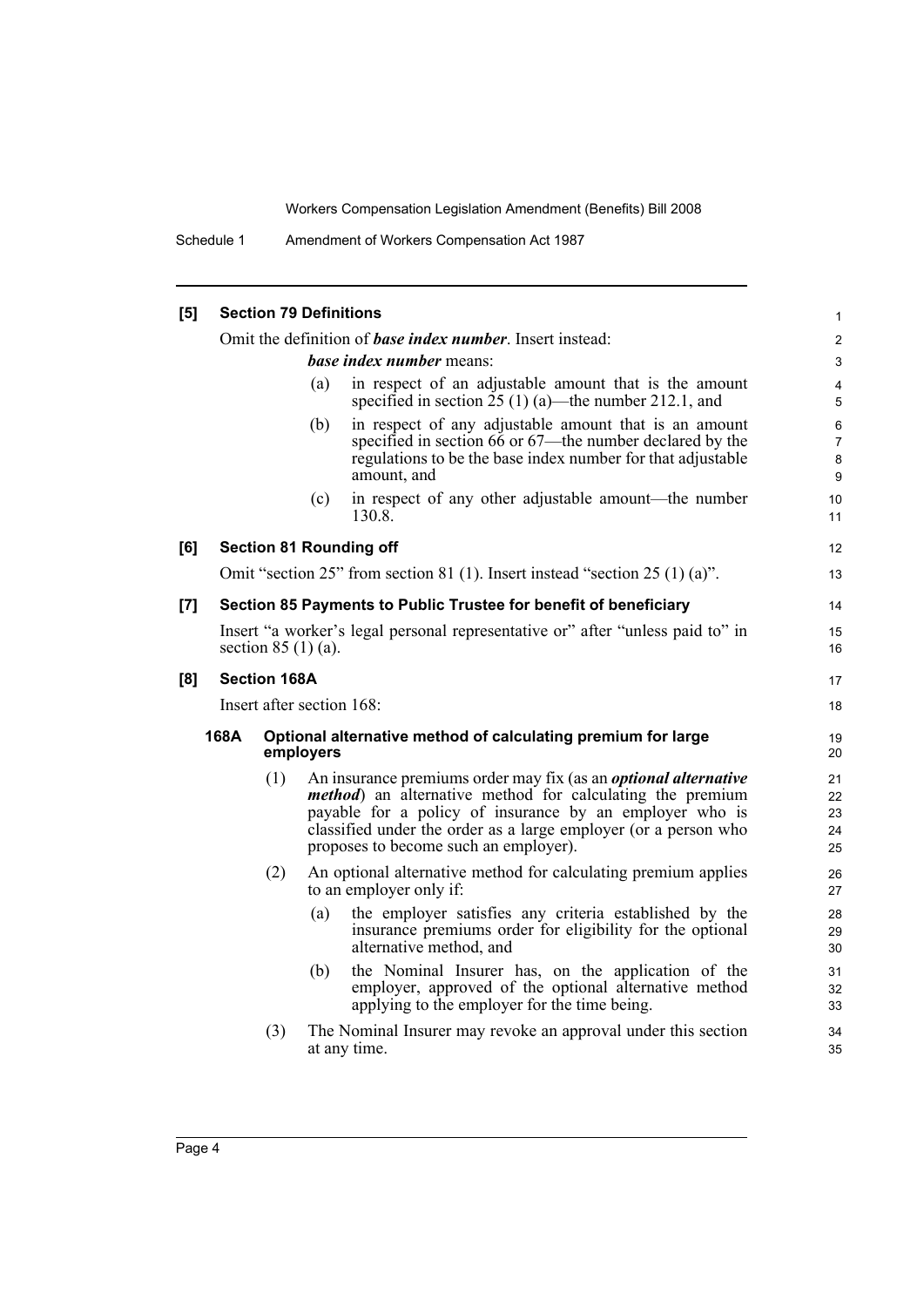Amendment of Workers Compensation Act 1987 New York Schedule 1

6 7

(4) If an optional alternative method applies to an employer, that method applies for the purpose of calculating the relevant premium payable by the employer instead of any method that would otherwise apply to the employer under the insurance premiums order.

#### **[9] Section 172A**

Insert after section 172:

#### **172A Security deposit or guarantee for payment of premium—optional alternative premium calculation method**

- (1) The Nominal Insurer may require an employer who is or was insured under a policy of insurance the premium for which was determined by an optional alternative method (as referred to in section 168A) to have on deposit with the Nominal Insurer the employer's required deposit in respect of the policy, and the employer must:
	- (a) deposit with the Nominal Insurer such amount as the Nominal Insurer determines and notifies the employer to be the employer's required deposit in respect of the policy of insurance concerned, and
	- (b) deposit with the Nominal Insurer, at such time or times as the Nominal Insurer may direct by notice to the employer, such additional amount or amounts as the Nominal Insurer determines to be necessary to ensure that the amount the employer has on deposit under this section is the employer's required deposit for the time being.

Maximum penalty: 100 penalty units.

- (2) The Nominal Insurer is to hold money on deposit under this section on trust for the payment and satisfaction of the employer's liability to pay any premium (including any adjustment of premium) payable in respect of the policy of insurance to which the money held on deposit relates.
- (3) An amount of money deposited with the Nominal Insurer under this section is not liable to be attached or levied on or made subject to any debts of or claims against the employer making the deposit, except as provided by subsection (2).
- (4) The Nominal Insurer may at any time refund to an employer who has money on deposit under this section any amount by which the employer's deposit exceeds the employer's required deposit for the time being.

Page 5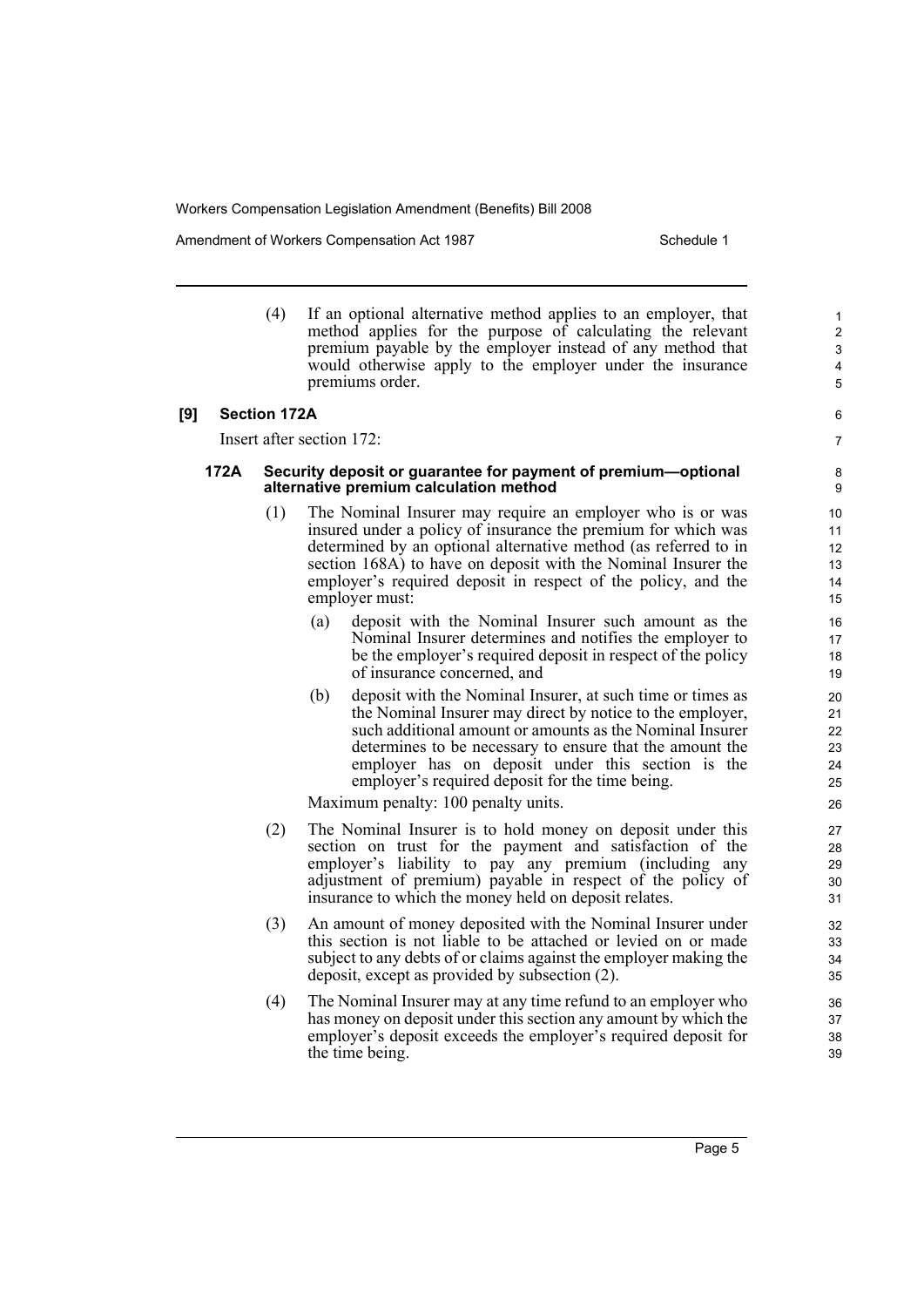Schedule 1 Amendment of Workers Compensation Act 1987

| (5) | An employer must comply with any written direction of the<br>Nominal Insurer to provide the Nominal Insurer with specified<br>information (including actuarial information) for the purpose of<br>enabling the Nominal Insurer to determine the employer's<br>required deposit in respect of a policy of insurance from time to<br>time.<br>Maximum penalty: 50 penalty units. | $\mathbf{1}$<br>$\overline{2}$<br>3<br>4<br>5<br>6<br>$\overline{7}$                                                                                                                                                     |                      |
|-----|--------------------------------------------------------------------------------------------------------------------------------------------------------------------------------------------------------------------------------------------------------------------------------------------------------------------------------------------------------------------------------|--------------------------------------------------------------------------------------------------------------------------------------------------------------------------------------------------------------------------|----------------------|
| (6) | Sections 214–215A apply to and in respect of an amount of<br>money deposited with the Nominal Insurer under this section as<br>if:                                                                                                                                                                                                                                             | 8<br>9<br>10 <sup>°</sup>                                                                                                                                                                                                |                      |
|     | (a)                                                                                                                                                                                                                                                                                                                                                                            | the amount deposited were deposited pursuant to an<br>obligation imposed under Division 5 (Self-insurers) of<br>Part 7, and                                                                                              | 11<br>12<br>13       |
|     | (b)                                                                                                                                                                                                                                                                                                                                                                            | the employer were a self-insurer while the employer holds<br>a policy of insurance in respect of which the amount is held<br>on deposit, and                                                                             | 14<br>15<br>16       |
|     | (c)                                                                                                                                                                                                                                                                                                                                                                            | a reference in those provisions to the Authority were a<br>reference to the Nominal Insurer.                                                                                                                             | 17<br>18             |
| (7) |                                                                                                                                                                                                                                                                                                                                                                                | An employer who has deposited an amount of money with the<br>Nominal Insurer under this section is entitled to a refund of the<br>amount so deposited and standing to the employer's credit with<br>the Nominal Insurer: | 19<br>20<br>21<br>22 |
|     | (a)                                                                                                                                                                                                                                                                                                                                                                            | on the expiration of 3 months after service on the Nominal<br>Insurer of a written request for the refund, and                                                                                                           | 23<br>24             |
|     | (b)                                                                                                                                                                                                                                                                                                                                                                            | on satisfying the Nominal Insurer that the employer's<br>liability referred to in subsection (2) has been discharged<br>or adequately provided for.                                                                      | 25<br>26<br>27       |
| (8) |                                                                                                                                                                                                                                                                                                                                                                                | In this section:                                                                                                                                                                                                         | 28                   |
|     |                                                                                                                                                                                                                                                                                                                                                                                | <i>employer</i> includes a former employer.                                                                                                                                                                              | 29                   |
|     |                                                                                                                                                                                                                                                                                                                                                                                | <i>required deposit</i> in respect of a policy of insurance means the<br>amount fixed by or determined in accordance with the relevant<br>insurance premiums order as the required deposit for the policy.               | 30<br>31<br>32       |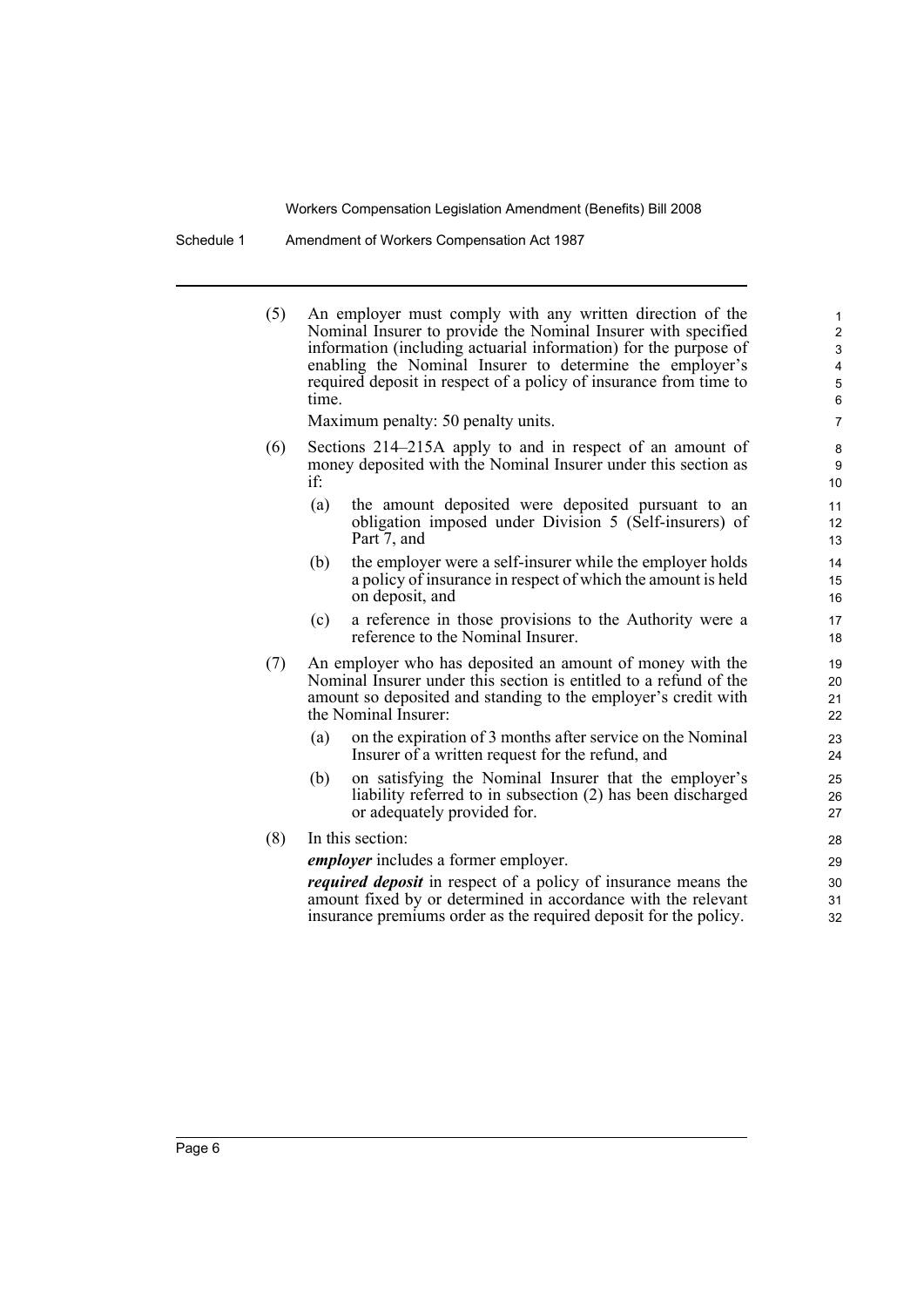Amendment of Workers Compensation Act 1987 Material Schedule 1

| $[10]$ | Schedule 6 Savings, transitional and other provisions<br>Insert as Part 19F:                                                      |                   |                                                                                                                                                                                                                                                                                                                                                                                                                                                                                                        |                                              |  |
|--------|-----------------------------------------------------------------------------------------------------------------------------------|-------------------|--------------------------------------------------------------------------------------------------------------------------------------------------------------------------------------------------------------------------------------------------------------------------------------------------------------------------------------------------------------------------------------------------------------------------------------------------------------------------------------------------------|----------------------------------------------|--|
|        | Part 19F Provisions consequent on enactment of<br><b>Workers Compensation Legislation</b><br><b>Amendment (Benefits) Act 2008</b> |                   |                                                                                                                                                                                                                                                                                                                                                                                                                                                                                                        |                                              |  |
|        | $\mathbf 1$                                                                                                                       | <b>Definition</b> |                                                                                                                                                                                                                                                                                                                                                                                                                                                                                                        |                                              |  |
|        |                                                                                                                                   |                   | In this Part:<br>2008 amending Act means the Workers Compensation<br>Legislation Amendment (Benefits) Act 2008.                                                                                                                                                                                                                                                                                                                                                                                        | $\overline{7}$<br>8<br>$\boldsymbol{9}$      |  |
|        | $\mathbf 2$                                                                                                                       |                   | <b>Changes to death benefit</b>                                                                                                                                                                                                                                                                                                                                                                                                                                                                        | 10                                           |  |
|        |                                                                                                                                   | (1)               | The amendments made by the 2008 amending Act with respect to<br>compensation payable under Division 1 (Compensation payable<br>on death) of Part 3 (a <i>death benefit</i> ) extend to deaths that occur<br>on or after 24 October 2007 (whenever the injury occurred), but<br>not to a death resulting from an injury received before 30 June<br>1987.                                                                                                                                                | 11<br>12<br>13<br>14<br>15<br>16             |  |
|        |                                                                                                                                   | (2)               | In the case of a death benefit that is payable to a worker's legal<br>personal representative in respect of death occurring before the<br>commencement of this clause, the regulations may make<br>provision for payment of the death benefit to any beneficiary or<br>creditor of the deceased worker's estate (instead of to the legal<br>personal representative) where administration of the deceased's<br>estate is finalised before or within 6 months after the<br>commencement of this clause. | 17<br>18<br>19<br>20<br>21<br>22<br>23<br>24 |  |
|        |                                                                                                                                   | (3)               | Regulations under subclause (2) may extend to compensation<br>payable under section 10 (a) or 26 (a) of the <i>Workers</i><br>Compensation (Bush Fire, Emergency and Rescue Services) Act<br>1987.                                                                                                                                                                                                                                                                                                     | 25<br>26<br>27<br>28                         |  |
| $[11]$ | Schedule 6, Part 20                                                                                                               |                   |                                                                                                                                                                                                                                                                                                                                                                                                                                                                                                        |                                              |  |
|        | Insert at the end of clause $1(1)$ :                                                                                              |                   |                                                                                                                                                                                                                                                                                                                                                                                                                                                                                                        |                                              |  |
|        |                                                                                                                                   |                   | Workers Compensation Legislation Amendment (Benefits) Act<br>2008                                                                                                                                                                                                                                                                                                                                                                                                                                      | 31<br>32                                     |  |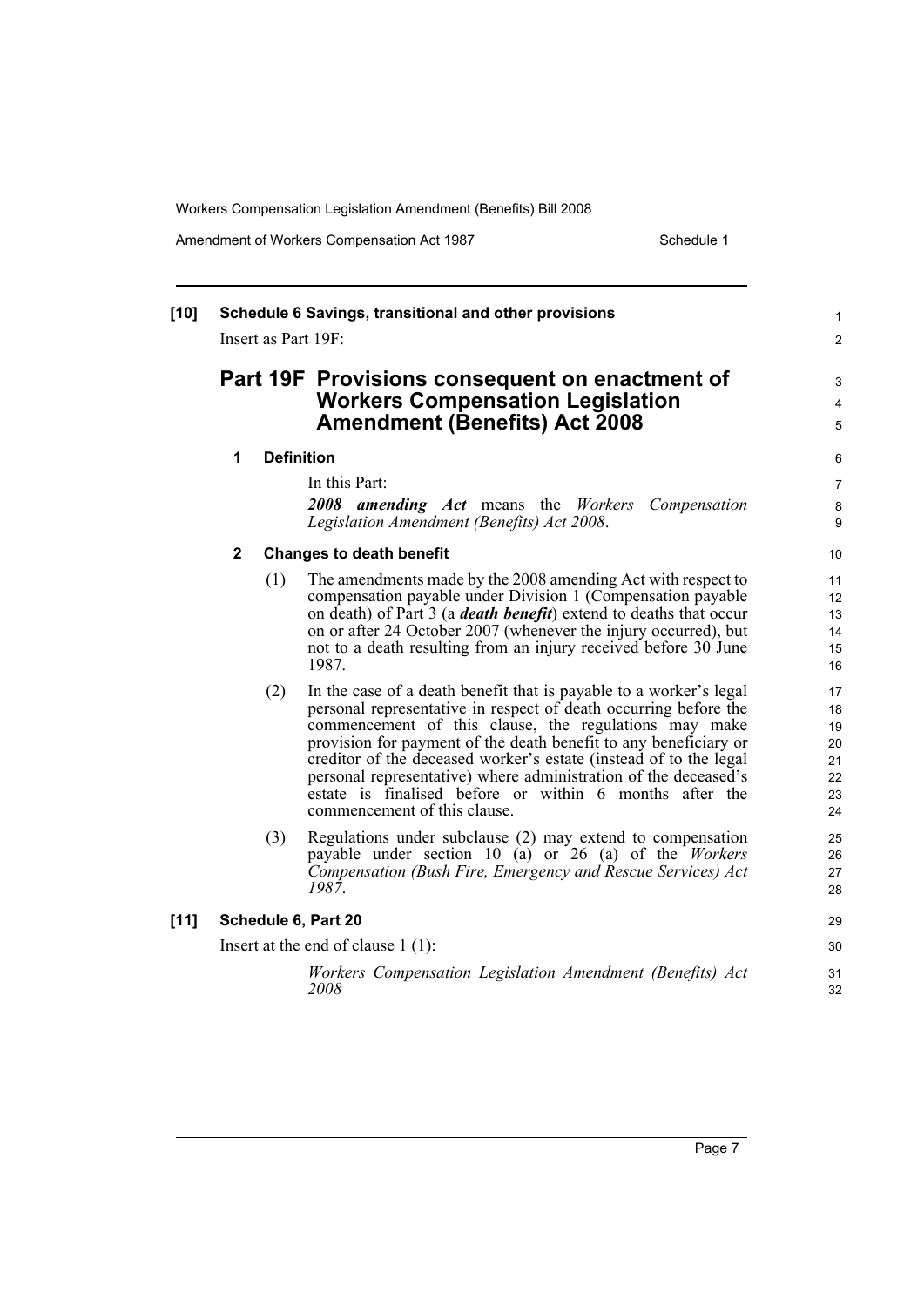1  $\mathfrak{p}$ 

Schedule 2 Amendment of Workers Compensation (Bush Fire, Emergency and Rescue Services) Act 1987

## <span id="page-13-0"></span>**Schedule 2 Amendment of Workers Compensation (Bush Fire, Emergency and Rescue Services) Act 1987**

(Section 4) **[1] Section 11 Provisions relating to compensation for injury or death** Omit section 11 (2A). **[2] Section 11 (4)–(4B)** Omit section 11 (4). Insert instead: (4) The compensation payable under subsection (2) to each dependant of a fire fighter may be apportioned by the Authority. (4A) The compensation payable under subsection (2) is not to be apportioned if a fire fighter leaves only one dependant (whether wholly or partly dependent on the fire fighter for support) and the whole of the compensation payable under subsection (2) is to be paid to that one dependant. (4B) In apportioning the compensation payable under subsection (2) between 2 or more dependants, the whole of the amount payable is to be apportioned among those dependants (so that the sum of the apportioned amounts equals the full amount of the compensation payable under subsection (2)). **[3] Section 27 Provisions relating to compensation for injury or death** Omit section 27 (2A). **[4] Section 27 (4)–(4B)** Omit section 27 (4). Insert instead: (4) The compensation payable under subsection (2) to each dependant of a worker may be apportioned by the Authority. (4A) The compensation payable under subsection (2) is not to be apportioned if a worker leaves only one dependant (whether wholly or partly dependent on the worker for support) and the whole of the compensation payable under subsection (2) is to be paid to that one dependant. (4B) In apportioning the compensation payable under subsection (2) between 2 or more dependants, the whole of the amount payable is to be apportioned among those dependants (so that the sum of the apportioned amounts equals the full amount of the compensation payable under subsection (2)). 3 4 5 6 7 8 **9** 10 11 12 13 14 15 16 17 18 19 20 21 22 23 24 25 26 27 28 29 30 31 32 33 34 35 36